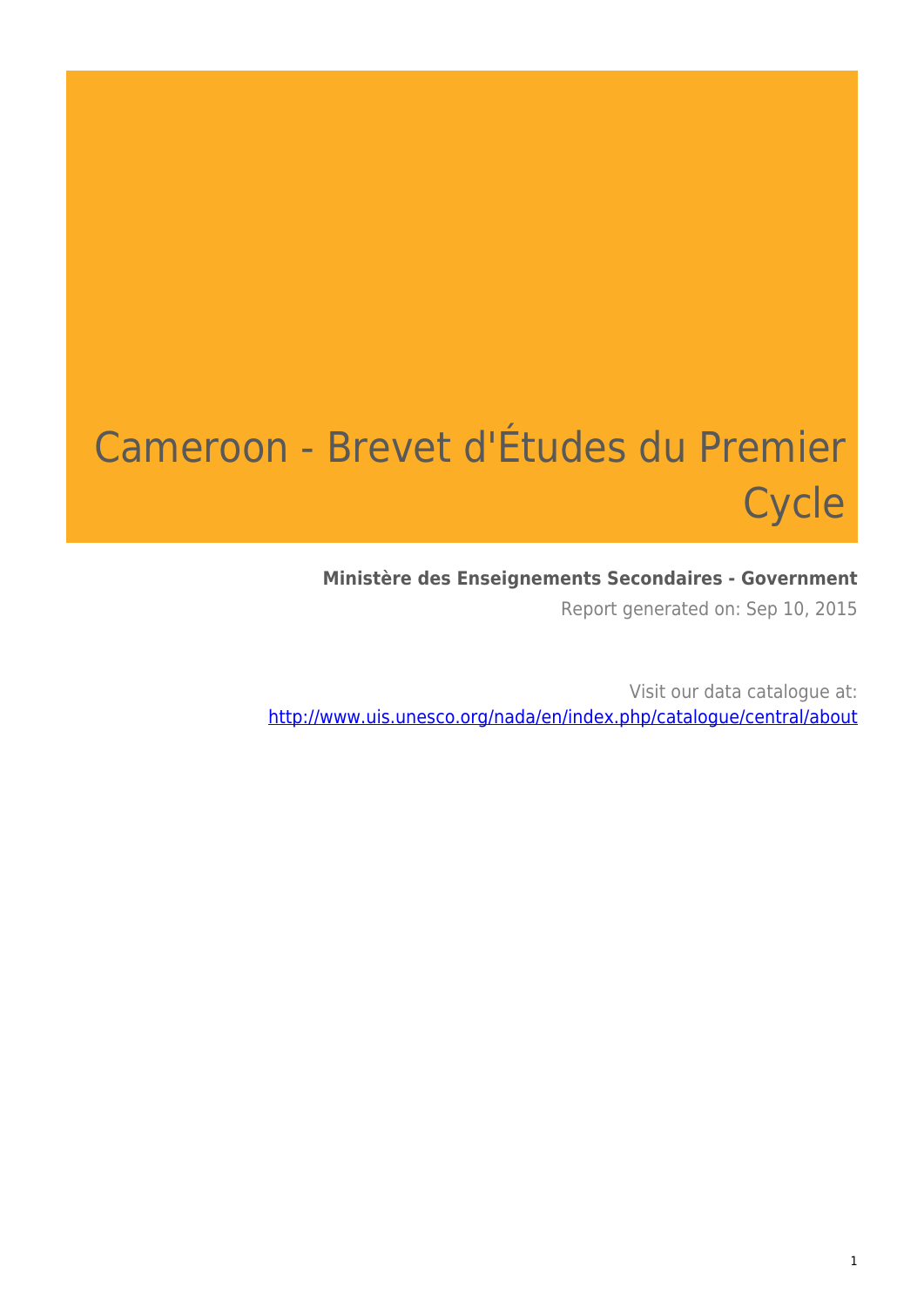### **Overview**

### **Identification**

### **Summary**

#### ABSTRACT

The Brevet d'Études du Premier Cycle (BEPC) is administered annually by the Ministère des Enseignements Secondaires, Direction des Examens, des Concours et de la Certification to grade 10 (ISCED 2) students in general education programmes in public and private schools.

Since 2013, students can register for the BEPC or the Bilingual BEPC. The Bilingual BEPC has a more difficult English language test, and does not include a foreign language test.

The BEPC/Bilingual BEPC is a high-stake and mandatory examination that certifies completion of lower secondary general education programmes. It is a requirement for students wishing to pursue an upper secondary education (ISCED 3), in either general or vocational education programmes.

Passing the BEPC/Bilingual BEPC allows reintegration of out-of-school children and youth into the school system at the next appropriate grade.

The BEPC/Bilingual BEPC is a written examination, administered face-to-face and delivered through paper-pencil tests. All test-takers are presented with the same cognitive booklets or tests, which are aligned with the national curriculum.

The BEPC/Bilingual BEPC serves the following purposes:

- student certification for completion of lower secondary general education programmes
- school or educator accountability
- promoting competition among schools, especially private schools
- sub-national level monitoring of learning outcomes
- monitoring education quality levels

The BEPC/Bilingual BEPC accommodates students with special needs, by providing the following arrangements:

- Hearing impairment: providing written instructions and tests questions
- Visual impairment: braille

#### KIND OF DATA

Recensement (tous les élèves du niveau scolaire ou de l'âge considéré)

#### UNITS OF ANALYSIS

Results are reported at student, school, sub-national and national levels. Examination results are broadcasted on the radio and published in the media.

### **Scope**

#### NOTES

The BEPC comprises 10 mandatory subjects administered in French, except for the English language and foreign language tests. The subjects and the duration of each test are listed below: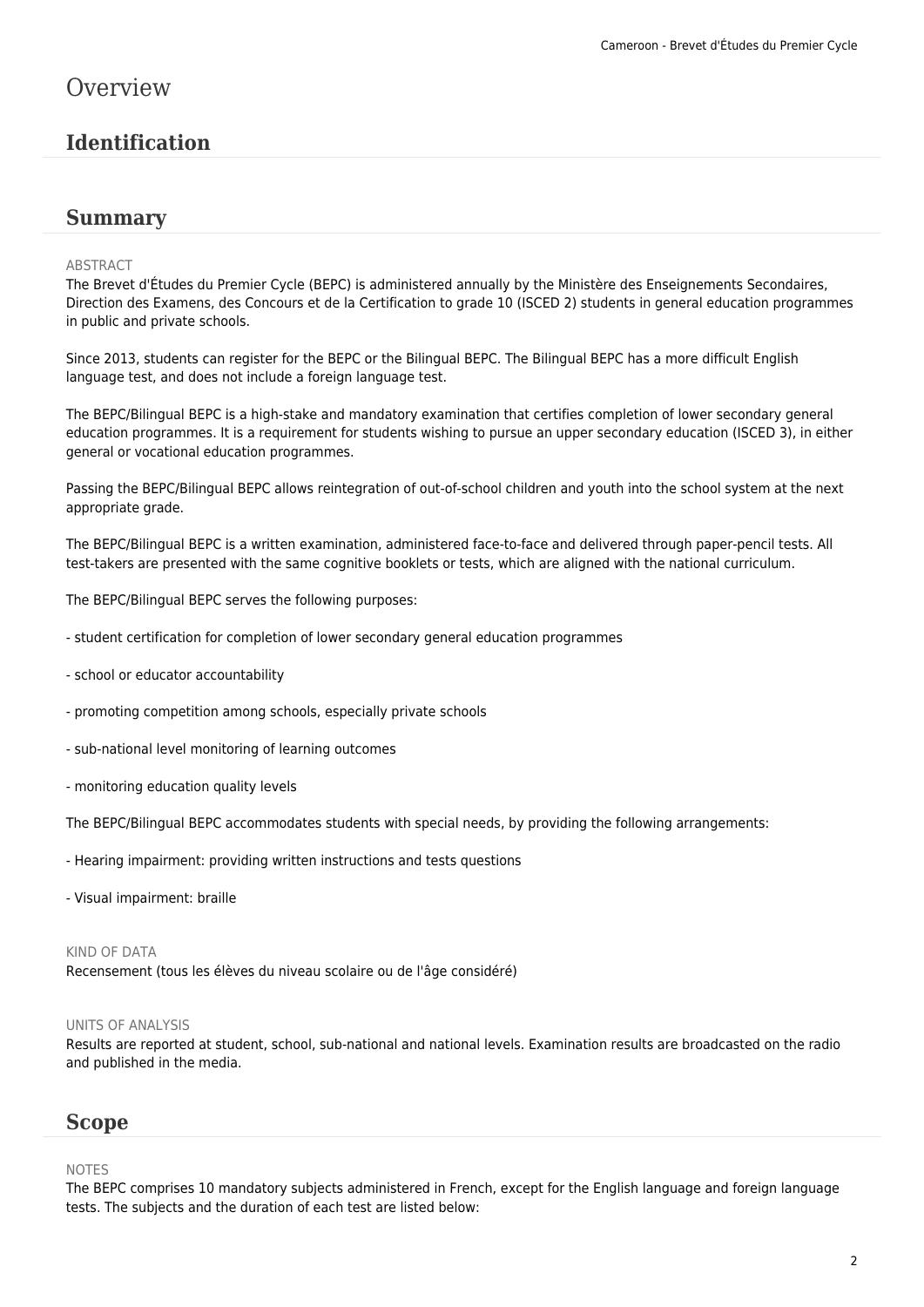- French language, 225 minutes, 17% of the total score
- English language, 120 minutes, 17% of the total score
- Mathematics, 120 minutes, 17% of the total score
- Foreign language (German/ Spanish/ Arabic/ Reinforced English/ Latin/ Greek/Italian), 120 minutes, 9% of the total score
- Physics-Chemistry-Technology, 120 minutes, 9% of the total score
- Life and Earth Sciences, 120 minutes, 9% of the total score
- History or Geography, 120 minutes, 9% of the total score
- Computer Science, 60 minutes, 9% of the total score
- Physical Education, 9% of the total score
- Civic and Moral Education, 60 minutes, 4% of the total score

The Bilingual BEPC has a more difficult English language test, and does not include a foreign language test. The Bilingual BEPC uses the same tests as the BEPC for all other subjects. Moreover, in the Bilingual BEPC, performance on the English test still accounts for 17% of the total score, but test duration is longer (225 minutes).

Description of test items: Test items consist of multiple choice questions with three or more response options, open-ended questions requiring short constructed responses and essay writing.

Description of stimuli: Test stimuli consist of continuous, non-continuous, mixed and multiple texts.

Reporting metrics: Student performance is reported by average score. The minimum requirement to meet the national standard is a score of 10 out of 20, or 50%.

### **Coverage**

GEOGRAPHIC COVERAGE National

#### UNIVERSE

Students enrolled in grade 10 (ISCED 2) in general education programmes in public and private schools.

### **Producers and Sponsors**

#### PRIMARY INVESTIGATOR(S)

| <b>Name</b>                             | <b>Affiliation</b> |
|-----------------------------------------|--------------------|
| Ministère des Enseignements Secondaires | Government         |

#### OTHER PRODUCER(S)

| <b>Name</b>                                | <b>Affiliation</b> | Role                                                                                                                                           |
|--------------------------------------------|--------------------|------------------------------------------------------------------------------------------------------------------------------------------------|
| Ministère des Enseignements<br>Secondaires | Government         | Test development and administration; data processing and dissemination;<br>programme development; financial support through ministerial budget |
| Households                                 | N/A                | Financial contribution through examination fees paid by candidates                                                                             |

### **Metadata Production**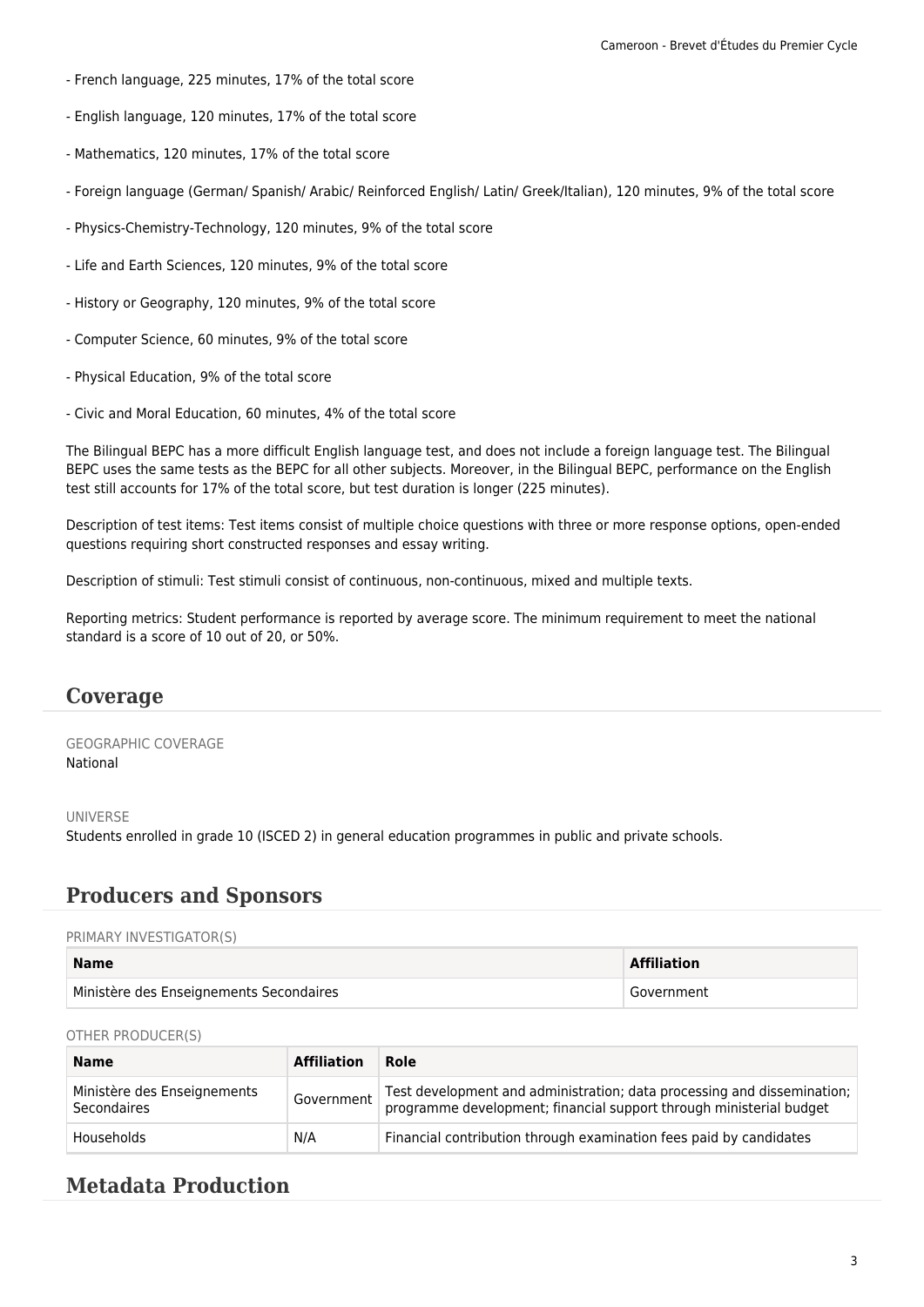#### METADATA PRODUCED BY

| <b>Name</b>                             | Abbreviation Affiliation |                       | Role                                                                 |
|-----------------------------------------|--------------------------|-----------------------|----------------------------------------------------------------------|
| Ministère des Enseignements Secondaires | MINESEC                  | Governement           | Data collection                                                      |
| UNESCO Institute for Statistics         | UIS                      | <b>United Nations</b> | Questionnaire design, metadata collection,<br>review and publication |

DATE OF METADATA PRODUCTION 2014

DDI DOCUMENT ID CMR-BEPC-2014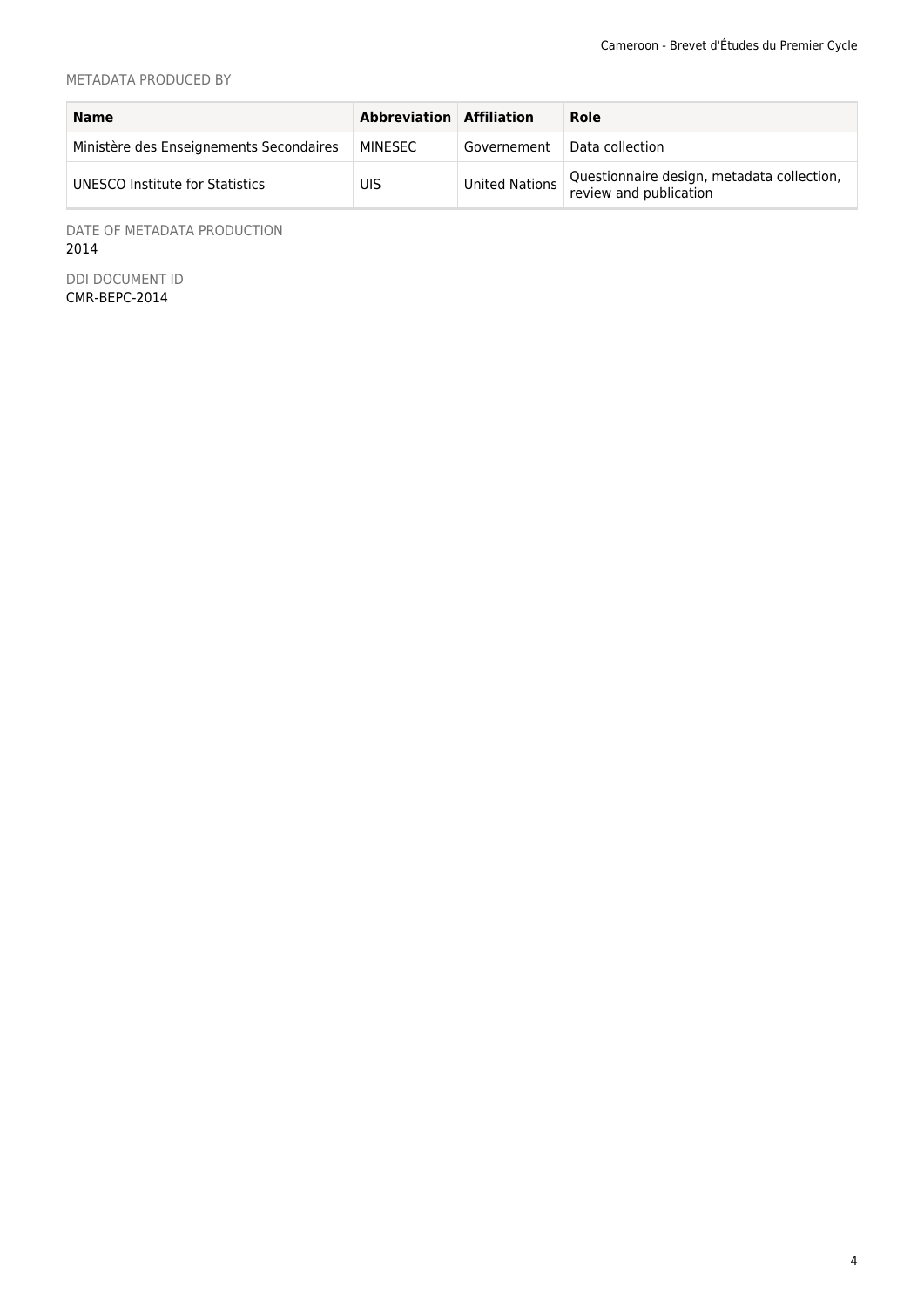# Data Collection

### **Data Collection Dates**

**Start End Cycle** 2014 2014 Every year

### **Data Collection Mode**

Face-à-face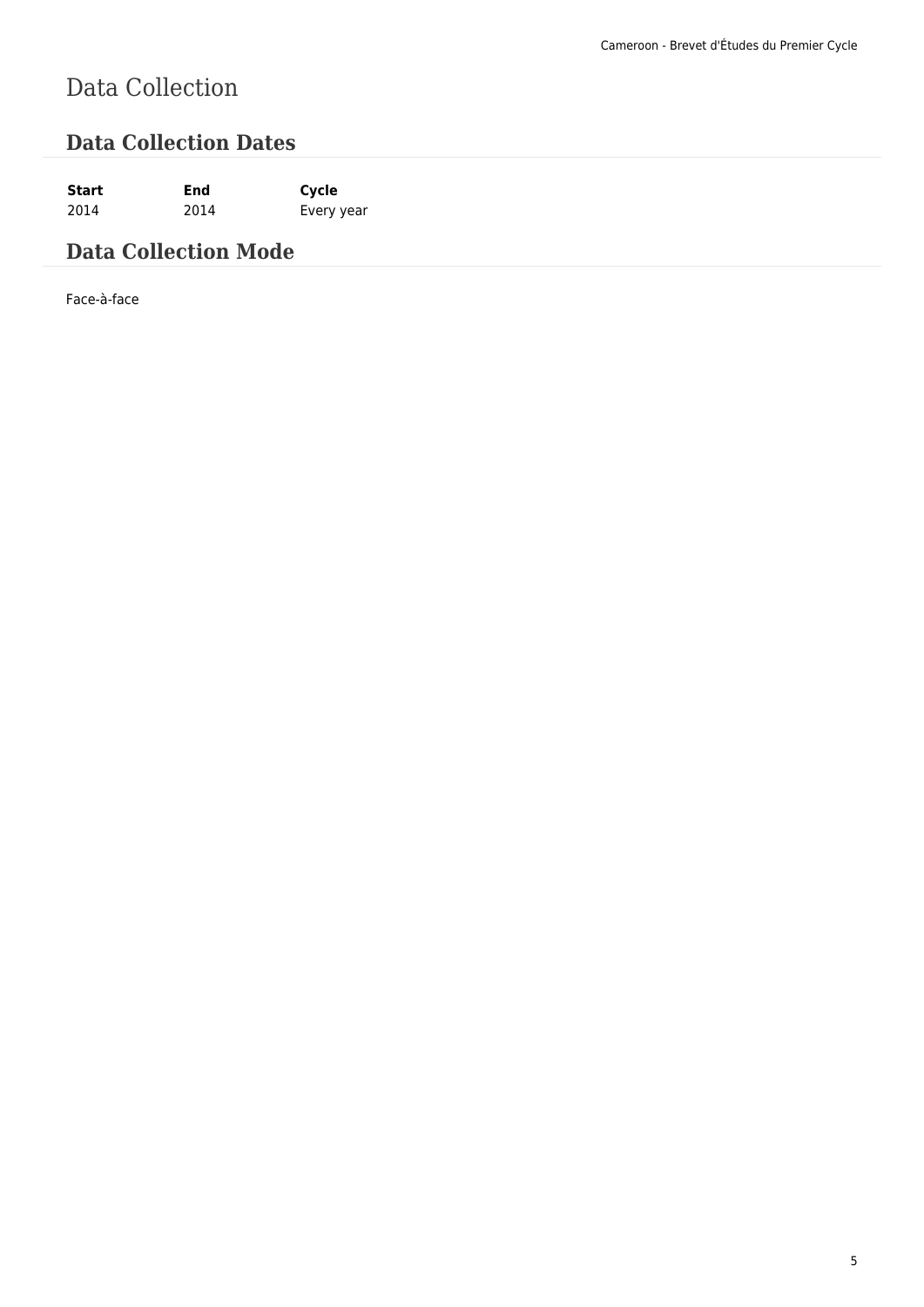## Data Processing

### **Data Editing**

Test booklets are scored and verified manually. The data editing process is performed in local examination centres.

### **Other Processing**

Data entry is performed manually. The data capture operations are performed in local examination centres.